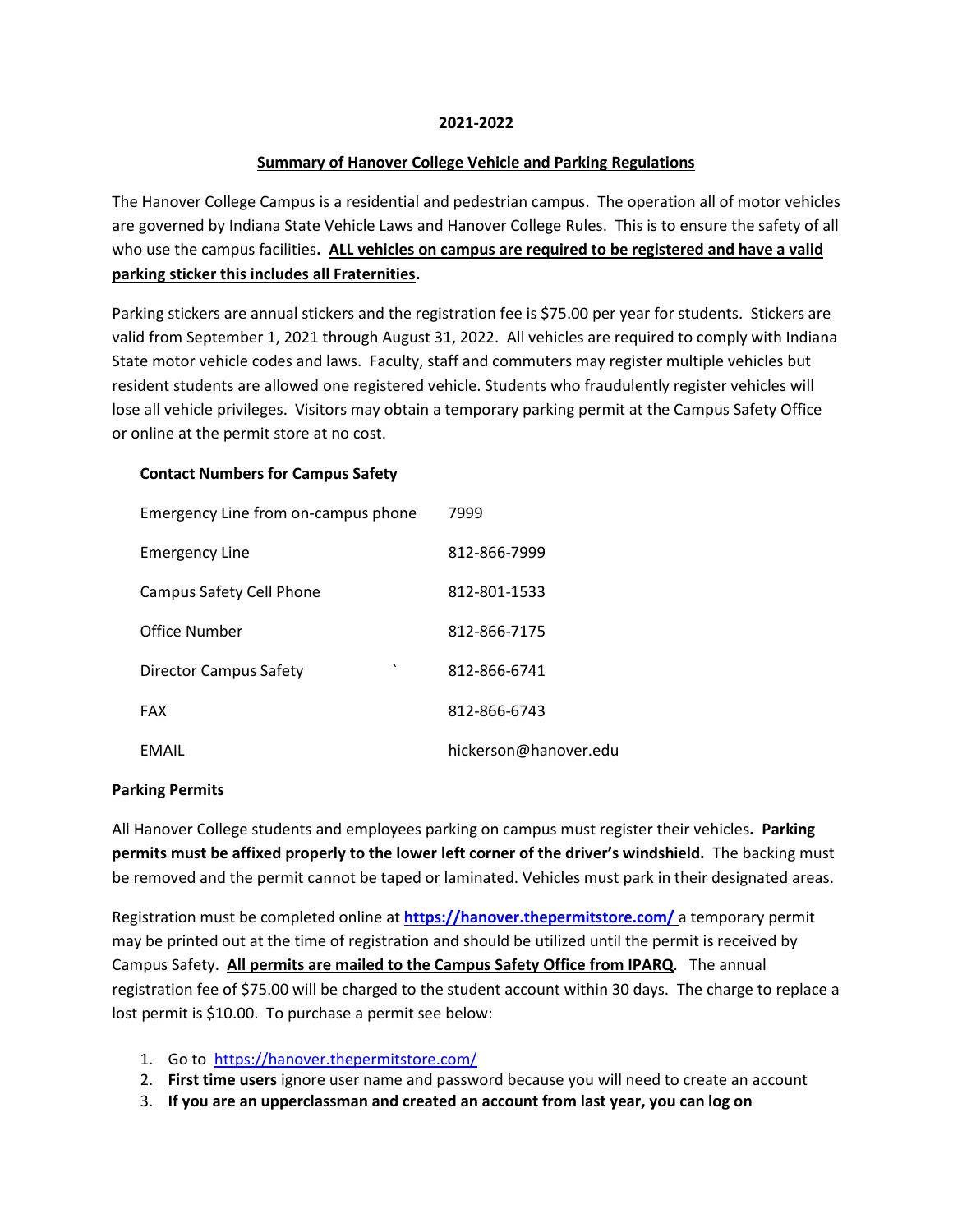- 4. Click on "Buy Permit"
- 5. Enter your student ID number, your first and last name
- 6. Click Submit
- 7. Click on the appropriate permit you wish to purchase

# **IFYOU HAVE FORGOTTEN YOUR PASSWWORD CLICK ON THE LINK AT THE WEB SITE OR CALL IPARQ**

*Freshman Permits* (Yellow): Freshmen **are required** to park in the Freshman Lot located at the panther Athletic Complex.

*Student Permits* (Blue): Sophomore, Junior and Senior students are required to park in student parking.

*Commuter Permits* (White): Commuter Students may park in any student parking lot (Blue Lot).

*Faculty Staff Permits* (Red): Faculty and Staff may park in any Red Lot or designated space.

*Contractor Permits* (Red): Contractors may park in any red lot.

*Visitor Permits* are available at no charge at the Campus Safety Office.

*Temporary Permits* are available for Students/Faculty that need to temporarily drive an unregistered vehicle on campus at the Campus Safety office. (I.e. car breaks down need to drive a rental for 1 week)

#### **Special Circumstances**

# **Any Student that requires special parking arrangements must meet with the Director of Campus Safety. This should be done before you park your vehicle.**

**Temporary Handicap designations** are available from Campus Safety for students that have been injured or had surgery. A signed release from Accessibility Services is needed.

#### **Hanover College Driving and Parking Regulations**

- 1. The Campus speed limit is 20 miles per hour.
- 2. Drivers must obey traffic flow and stop signs.
- 3. Parking must be in a legal parking space.
- 4. Parking is prohibited on the travel portion of the street or roadways.
- 5. On Ball Drive parking is only permitted in designated spaces.
- 6. All curbside parking shall be with the flow of traffic.
- 7. Parking is prohibited on sidewalks and lawns.
- 8. Do not park in loading zones, within ten feet of a fire hydrant or zones restricted by sign.
- 9. Parking in front of the Brown Campus Center is prohibited. This is a tow away zone.
- 10. Do not park in handicap spaces unless you have a valid handicap permit.
- 11. Pedestrians have the right of way at all times.
- 12. All vehicles on Campus must be registered and have a valid Hanover College parking permit.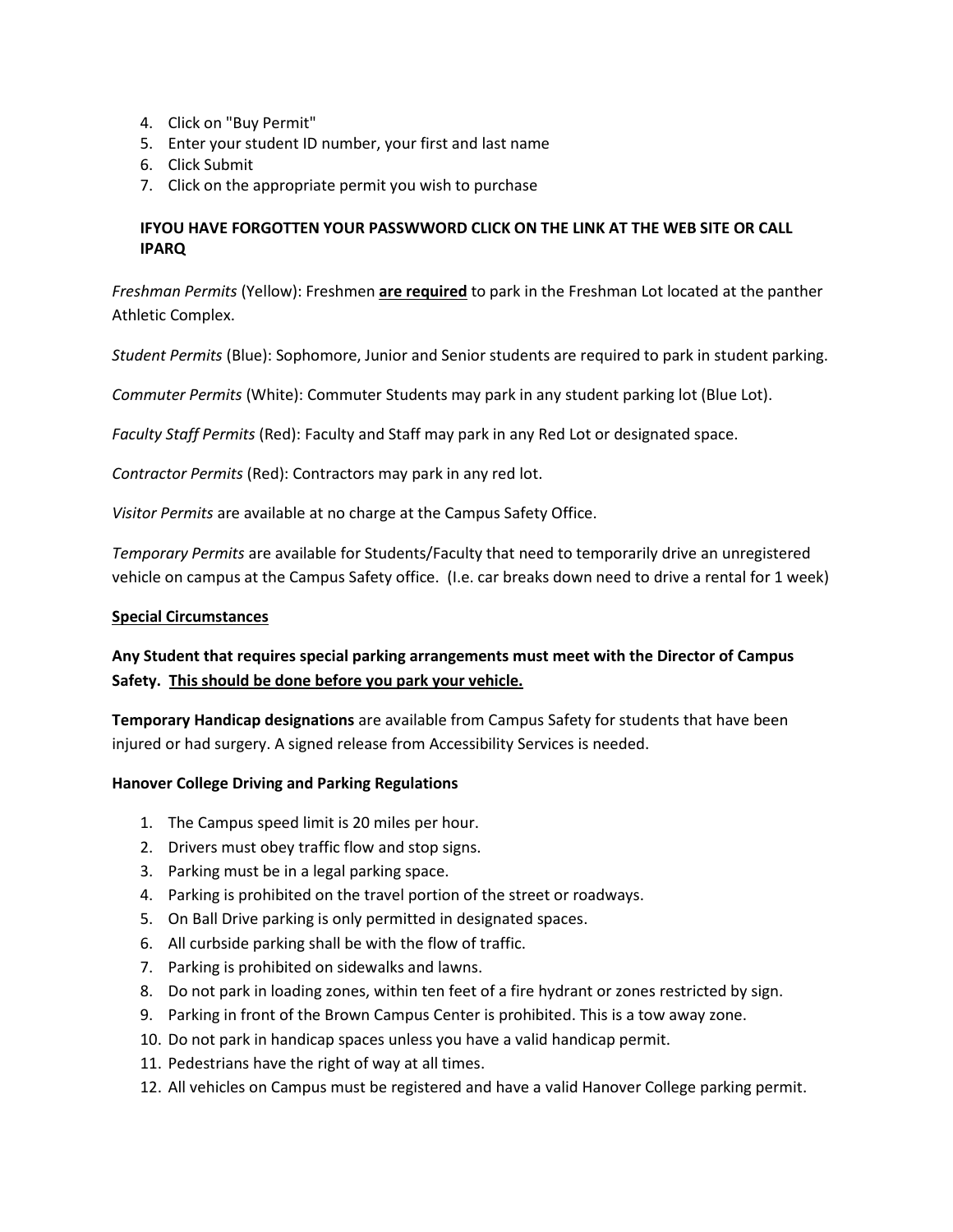## 13. No parking in front of dumpsters.

## **\*Temporary Stopping and Unloading Vehicles\***

Temporary stopping is allowed in front of the residence halls to load or unload vehicles with the following restrictions:

- Vehicle may not be parked for more than **20 minutes**
- **Four-way flashers must be in operation so that CSO will know vehicle is being loaded/unloaded**
- Keys should be removed from the ignition
- If any special circumstances exist, Campus Safety needs to be notified in advance.

## **Freshman Vehicles and Parking**

Freshmen are not permitted to have vehicles on Campus during the first six weeks of school unless they live beyond a 150-mile radius from the College. Freshmen with a verifiable hardship must apply to the Director of Campus Safety for an exception. Freshman may have their vehicles on campus after October 3, 2021.

Freshmen are required to park their vehicles in the Freshman lots, which are located at Alumni Stadium. **This rule is strictly enforced**.

\*Freshman Commuters should apply for the commuter parking sticker and park in any student parking (Blue Lot)

\*First year students that are academically a sophomore, junior or senior are eligible for an upper-class permit but must see the Director of Campus safety to order it.

**Freshmen are required to move their vehicles from the freshmen lot during home football games to student parking areas designated by the Director of Campus Safety. Vehicles are required to be returned to the freshman lot by the Sunday night following the game.**

#### **Parking Violations and Enforcement**

**All motor vehicle and parking regulations are enforced by Campus Safety 24 hours every day**. Vehicles that park on Hanover College property must be properly licensed, insured, and able to be driven. Students and employees are required to register their vehicle online through the IPARQ system at **<https://hanover.thepermitstore.com/>**and obtain a valid Hanover College parking sticker. Unregistered vehicles belonging to students or employees will be ticketed. Unregistered vehicles that receive five citations will be booted.

If a vehicle is found to be in violation of any Hanover College parking regulation or state vehicle code, the person in whose name the vehicle is registered will be held responsible for the violation. Students may receive a traffic citation and the fine will be charged directly to their student account. Habitual violators of the Hanover College Traffic Policies will be subject to additional sanctions. With the fifth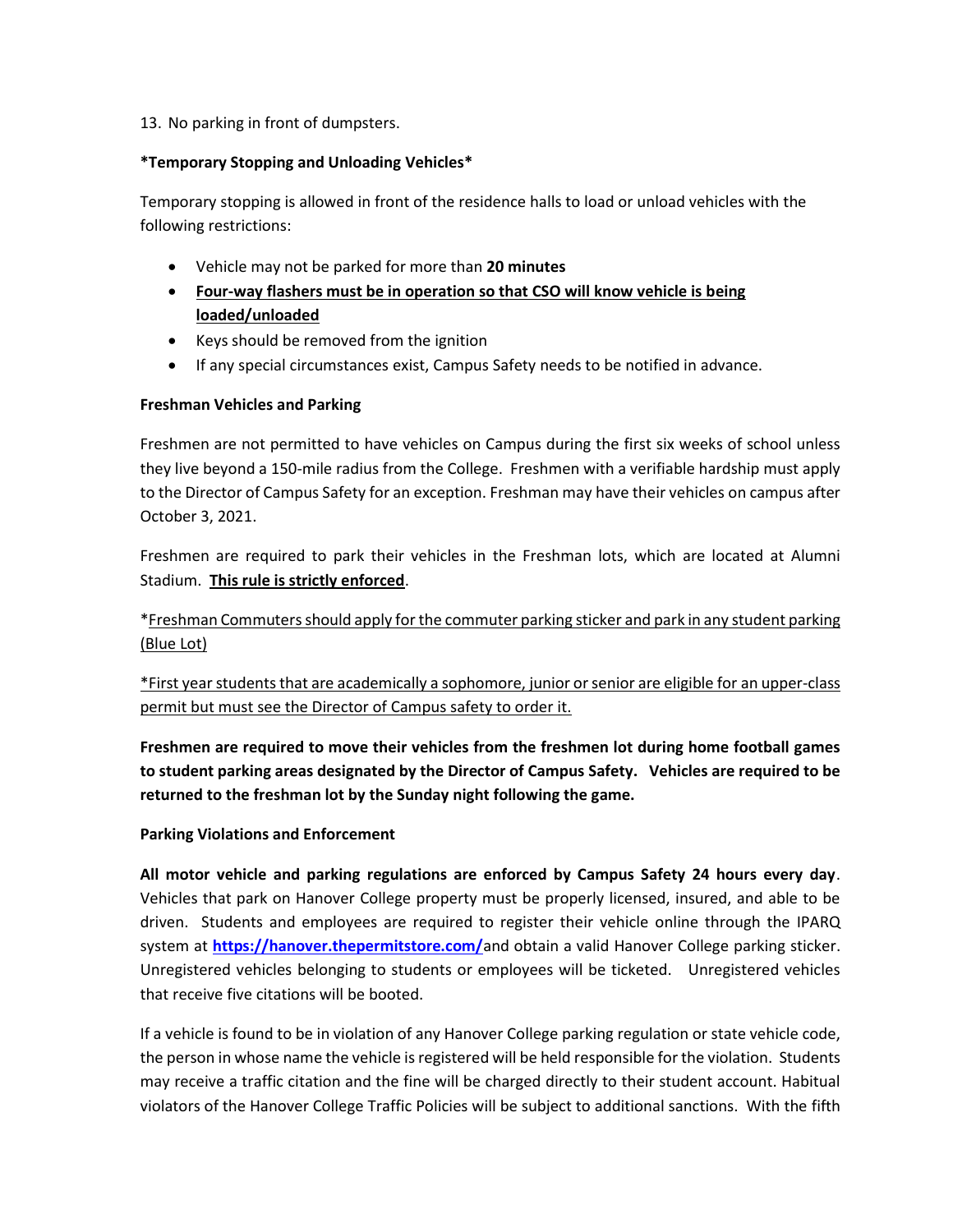violation, the vehicle may be booted and the violator will have to pay a \$50.00 booting fee in addition to all accumulated traffic fines to have the boot removed. Hanover College reserves the right to tow any vehicle that is a hazard to public safety, parked in a restricted area, or is considered abandoned. Habitual lack of compliance may result in judicial action.

## **Faculty /Staff Lots**

Faculty and Staff parking designated lot and spaces are for faculty and staff only, students are prohibited from parking in these lots and spaces 24/7. The following lots are 24/7 faculty staff lots:

- Science Center Lot
- Crowe Hall Lot
- Administration Building Lot
- Physical Plant Lot
- Library Lot

**Fines and Offenses**

#### **Admissions Visitors 24/7 Lot**

The admissions 24/7 visitor's lot is located next to the ACC Building and Blyth Hall. This lot is for admissions visitors only.

| <b>Unregistered Vehicle</b>         | \$75.00                           |
|-------------------------------------|-----------------------------------|
| <b>Expired Parking Sticker</b>      | \$75.00                           |
| <b>Parking in a Handicap Space</b>  | \$50.00                           |
| <b>Booting Fee</b>                  | \$50.00                           |
| <b>Not in Freshman Lot</b>          | \$25.00 $(1^{st}$ Offense)        |
| Not parked in Legal Space           | \$25.00 $(1^{st}$ Offense)        |
| <b>Permit not affixed to window</b> | \$25.00 (1 <sup>st</sup> Offense) |
| <b>Parked against Traffic Flow</b>  | \$25.00 (1 <sup>st</sup> Offense) |
| <b>Speeding on Campus</b>           | \$25.00 (1 <sup>st</sup> Offense) |
| <b>Reckless Driving</b>             | \$25.00 (1 <sup>st</sup> Offense) |
| Parking or driving on sidewalk      | \$25.00 $(1^{st}$ Offense)        |
| Parked in Visitor, faculty, staff   | \$25.00 $(1^{st}$ Offense)        |
| <b>Other Violations</b>             | \$25.00 (1st Offense)             |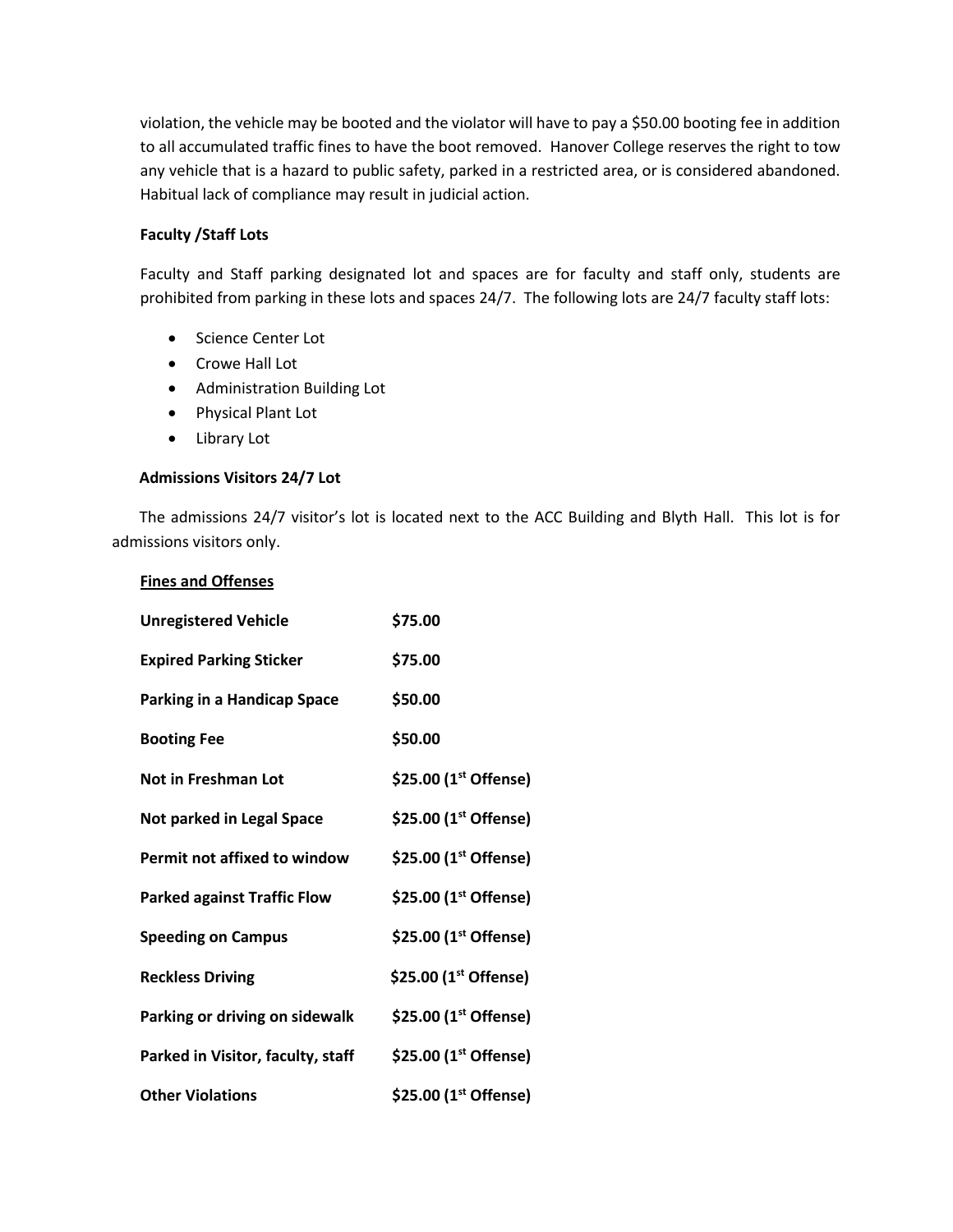# **\$25 FINES ARE FIRST OFFENSE ONLY ALL SUBSEQUENT VIOLATIONS ARE \$40**

## **Booting Policy**

Flagrant violation of the parking regulations will result in the vehicle being immobilized by a traffic boot. Flagrant violations are defined as 5 or more traffic citation in a school year. A BOOT REMOVAL FEE OF \$50.00 MUST BE PAID AT THE COLLEGE BUSSINESS OFFICE WITHIN 72 HOURS FROM THE TIME THE BOOT IS APPLIED BEFORE THE BOOT WILL BE REMOVED.

Boot removal fees will not be charged to the student's account and must be paid before the boot will be removed. Violators will be held responsible for any damage to college property.

## **Unregistered vehicles may be booted to identify the driver.**

#### **Appeals**

# **All appeals must be made online at<https://hanover.thepermitstore.com/> within 10 days of the violation.**

Parking citations are issued for violations of established College motor vehicle policy. A proper appeal should be based on the premise that the citation was issued in error and that there was no violation of College policy. An appeal may also be based on the fact that there were exigent circumstances present that should excuse the violator from the violation of College policy.

Example of reasons that are not grounds for an acceptable appeal:

- "I was only there for a short time"
- "I did not know "
- "This is my first time"

Appealed citations are placed on hold until the appellant is sent notification of the decision. No additional fees will be added and payment is not required unless the citation is upheld. A notice that the citation is dismissed requires no further action on the part of the appellant.

Payment of an upheld citation will be put on the students account.

**All parking fines are uploaded to the student's account within 30 days of the violation. Parking fines will appear as a line item on the student account after they are uploaded from the vendor and can be paid the same as other charges on the student's account. The 10 day period only applies to appeals and there is no sanction for going past the 10 days on the payment of a fine.** Parking fines are treated the same as any other charge on a student's account.

All appeals must be filed online as per the process. In all cases your appeal must be filed online at **hanover.thepermitstore.com** within 10 days from the date the citation was issued. The instructions for filing the appeal are on the back of the citation. Please include a thorough narrative and explain why you think the citation should be dismissed. Maintain a copy of your appeal for your records.